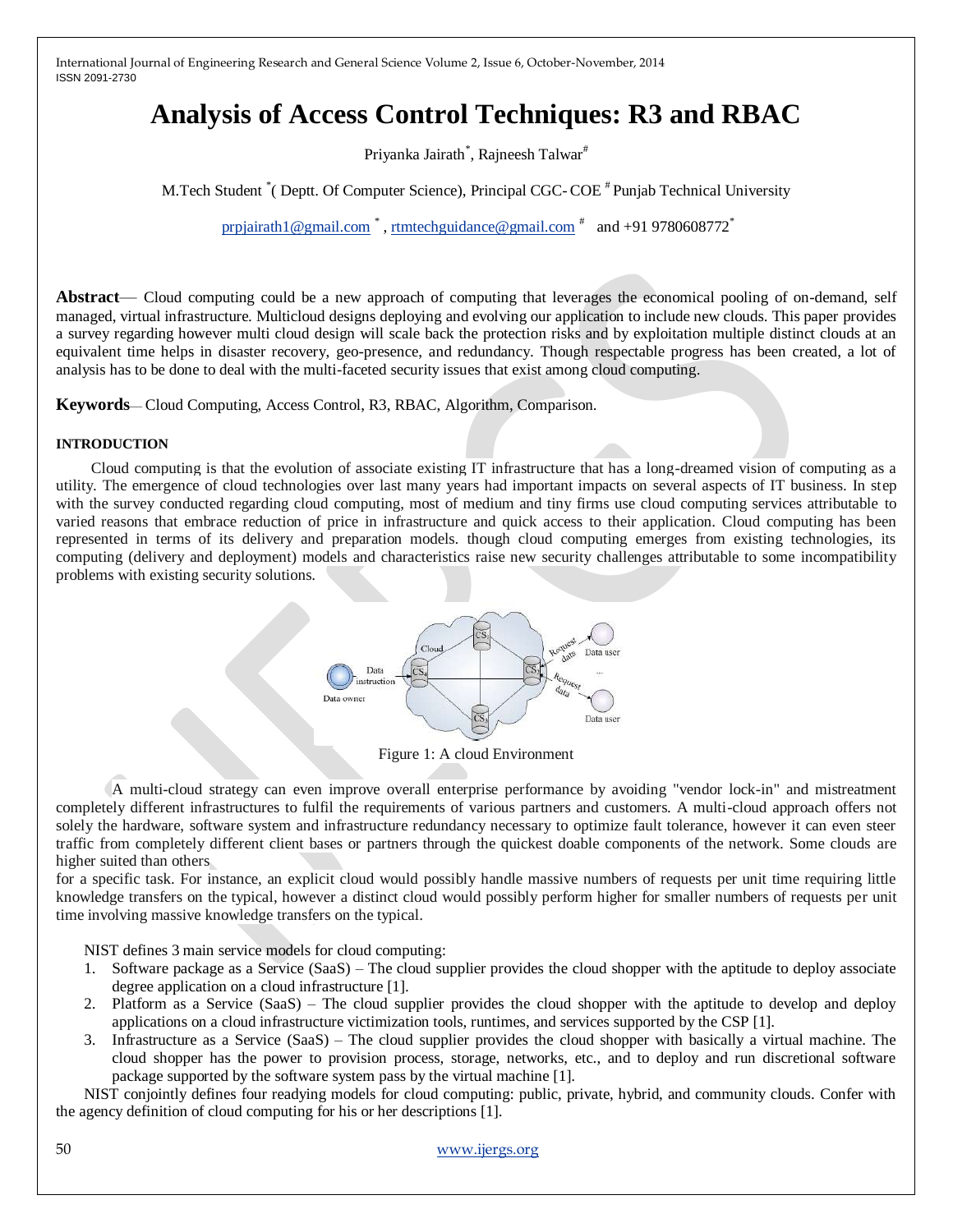One of the foremost appealing factors of cloud computing is its pay-as-you-go model of computing as a resource. This revolutionary model of computing has allowed businesses and organizations in would like of computing power to buy as several resources as they have while not having to place forth an oversized capital investment within the IT infrastructure. Different blessings of cloud computing are unit large measurability and accrued flexibility for a comparatively constant value. As an example, a cloud user will provision a thousand hours of procedure power on one cloud instance for a similar value as one hour of procedure power on a thousand cloud instances [2].

Despite the various blessings of cloud computing, several massive enterprises area unit hesitant to adopt cloud computing to interchange their existing IT systems. Within the Cloud Computing Services Survey done by IDC IT cluster in 2009, over eighty seven of these surveyed cited security because the best issue preventing adoption of the cloud [3]. For adoption of cloud computing to become a lot of widespread, it's vital that the safety issue with cloud computing be analyzed and addressed, and projected solutions be enforced in existing cloud offerings.

The organization of the remainder of this paper is as follows. The second section discusses the framework with that it will be able to address the safety problems in cloud computing, and therefore the third section elaborates on every of the sections in my framework. Finally, the fourth section of this paper discusses conclusions and future work to be worn out the realm of cloud computing security.

#### **Role based mostly Access management**

In role-based access management (RBAC) model, roles are mapped to access permissions and users are mapped to applicable roles. As an example, users are assigned membership to the roles supported their responsibilities and qualifications within the organisation. Permissions are assigned to qualified roles rather than **individual** users. Moreover, in RBAC, a job will inherit permissions from alternative roles; therefore there's a data structure of roles. In RBE theme, the owner of the info encrypts the info in such how that solely the users with applicable roles as fixed by a RBAC policy will rewrite and look at the info. The role grants permissions to users United Nations agency qualify the role and might conjointly revoke the permissions from existing users of the role. The cloud supplier (who stores knowledge/ the info/the information}) won't be able to see the content of the data if the provider isn't given the suitable role. RBE theme is in a position to upset role hierarchies, whereby roles inherit permissions type alternative roles. A user is in a position to affix a job once the owner has encrypted the info for that role. The user will be able to access that information from then on, and therefore the owner ought not to re-encrypt the info. A user is revoked at any time during which case; the revoked user won't have access to any future encrypted information for this role. With our new RBE theme, revocation of a user from a job doesn't have an effect on alternative users and roles within the system.

**Security Analysis**: We've got shown that our theme is semantically secure beneath the overall Decisional Diffie- dramatist Exponent assumption (GDDHE) introduced in [15] by process a particular GDDHE drawback.

# **I. BASIC R3**

In the basic R3 theme, we have a tendency to think about ideal conditions, wherever the information owner and every one of the cloud servers within the cloud share a synchronised clock, and there aren't any transmissions and queuing delays once corporal punishment scan and write commands.

#### **A. Intuition**

The data owner can initial generate a shared secret key to the CSP. Then, when the information owner encrypts every file with the acceptable attribute structure and time slice, the information owner uploads the come in the cloud. The CSP can replicate the file to numerous cloud servers. Every cloud server can have a replica of the shared secret key.

Let us assume that a cloud server stores Associate in Nursing encrypted file F with A and TSi. Once a user queries that cloud server, the cloud server initial uses its own clock to work out this time slice. Presumptuous that this time slice is TSi+k, the cloud server can mechanically re-encrypt F with TSi+k, without receiving any command from the information owner. Throughout the method, the cloud server cannot gain the contents of the cipertext and also the new cryptography keys. Solely users with keys satisfying A and TSi+k are going to be ready to rewrite F.

#### **B. Protocol Description**

We divide the outline of the fundamental R3 theme into 3 components: information owner formatting, information user scan information and Data owner write information. We'll deem the subsequent functions.

1) Setup()  $\rightarrow$  (PK;MK; s) : At TS0, the information owner publishes the system public key PK, keeps the system

#### **Algorithm 1: Basic R3 (synchronized clock with no delays)**

while Receive a write command W (F; seqnum) at TSi

51 [www.ijergs.org](http://www.ijergs.org/)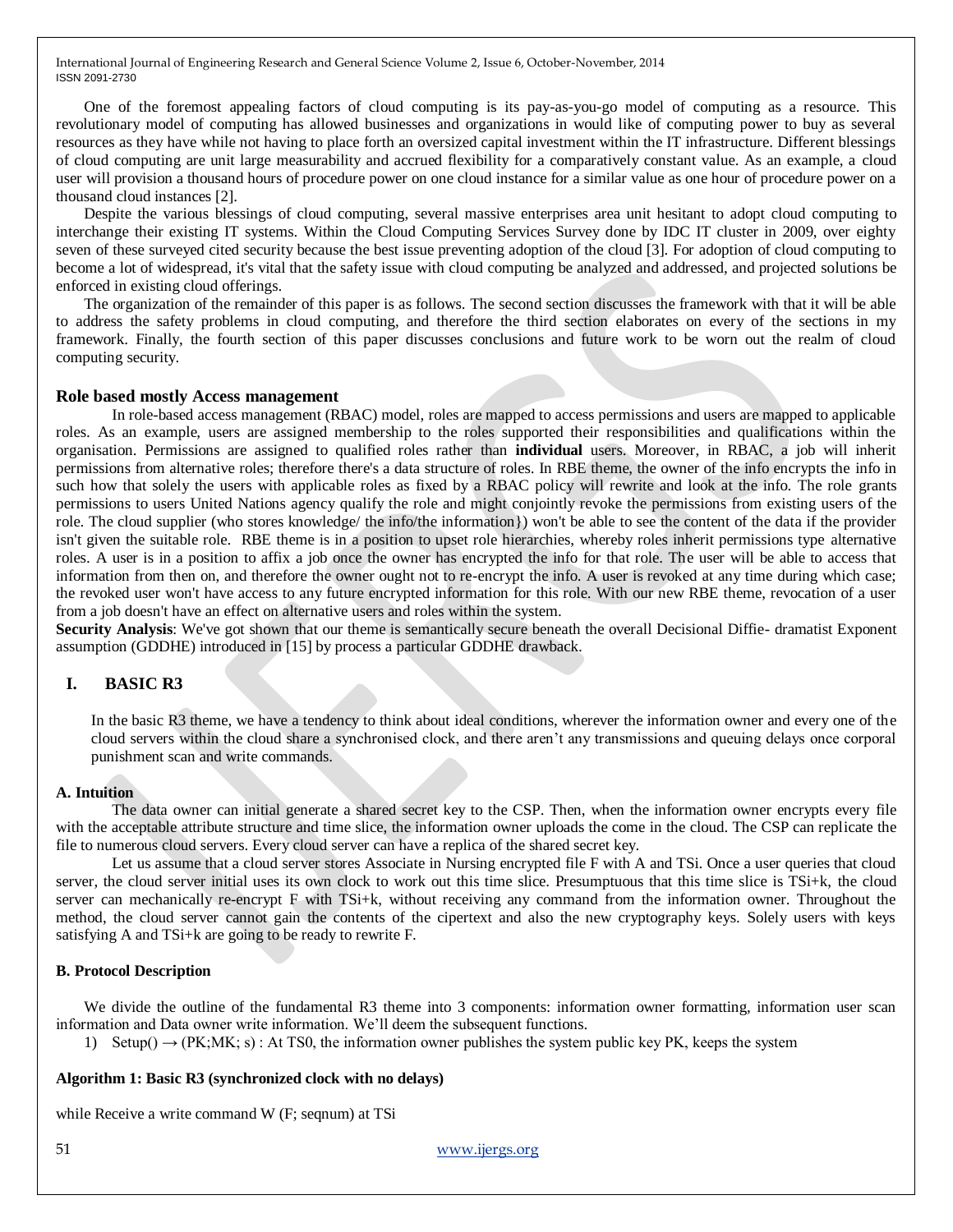do

Commit the write command so as at the tip of TSi while Receive a scan command R(F) at TSi do Re-encrypt file with TSi master key MK secret, and sends the shared secret key s to the cloud.[3]

- 2) GenKey(PK;MK; s; PKAlice;A; T )  $\rightarrow$  (SKAlice; ) : Once {the information/the info/the information} owner desires to grant data user Alice attributes A with valid fundamental measure T , the data owner generates SKAlice and mistreatment the system public key, the system passkey, the shared secret key, Alice's public key, Alice's attributes and eligible time.
- 3) Encrypt(PK;A; s; TSt; F)  $\rightarrow$  (CtA) : At TSt, the information owner encrypts file F with access structure A, and produces ciphertext CtA mistreatment the system public key, access structure, the system secret key, time slice, and plaintext file.
- 4) Decrypt(PK;CtA; SKAlice; 1 j ni )  $\rightarrow$  F : At TSt, user U, United Nations agency possesses version t attribute secret keys on all attributes in CCi, recovers F mistreatment the system public key, the user identity secret key, and also the user attribute secret keys.
- 5) REncrypt(CtA; s; TSt+k)  $\rightarrow$  Ct+k A : once the cloud server needs to come back back a data user with the file at TSt+k, it updates the ciphertext from CtA to Ct+kA victimisation the shared secret key.
- 1) Information owner initialization: the info owner runs the Setup operate to initiate the system. Once the info owner needs to upload file F to the cloud server, it initial defines associate degree access management A for F, and so determines this time slice TSi. Finally, it runs the write operate with A and TSi to output the ciphertext. once {the information|the info|the information} owner needs to grant a collection of attributes in a very amount of your time to data user Alice, it runs the GenKey operate with attributes and effective times to come up with keys for Alice.
- 2) Information user scan information: once data user Alice needs to access file F at TSi, she sends a scan command R(F) to the cloud server, wherever F is that the file name. On receiving the scan command R(F), the cloud server runs the REncrypt operate to re-encrypt the file with TSi. On receiving the ciphertext, Alice runs the decode operate victimisation keys satisfying A and TSi to recover F.
- 3) Information owner write data: once the info owner needs to put in writing file F at TSi, it'll send a write command to the cloud server within the kind of: W (F; seqnum), wherever seqnum is that the order of the write command. This seqnum is critical for ordering once the info owner problems multiple write commands that got to happen in just once slice. On receiving the write command, the cloud server can commit it at the top of TSi. Formula one shows the actions of the cloud server.

# **Algorithm 2: Extended R3 (asynchronized clock with delays)**

while Receive a write command W(F; ti+1; seqnum) do if Current time is before  $t + 1 + n$  ine then Build Window i for file F Commit the write command in Window i at  $ti+1 + ni$ nine else Reject the write command Inform the info owner to send write command earlier while Receive a scan request R(F; TSi) do if Current time is later than  $t + 1 +$  prosecutor then Re-encrypt the move into Window i with TSi else Hold on the scan command till ti+1 + prosecutor.[3]

# **II. ROLE BASED ACCESS CONTROL**

52 [www.ijergs.org](http://www.ijergs.org/) In role-based access control (RBAC) model, roles are mapped to access permissions and users are mapped to appropriate roles. For instance, users are assigned membership to the roles based on their responsibilities and qualifications in the organization. Permissions are assigned to qualified roles instead of individual users. Moreover, in RBAC, a role can inherit permissions from other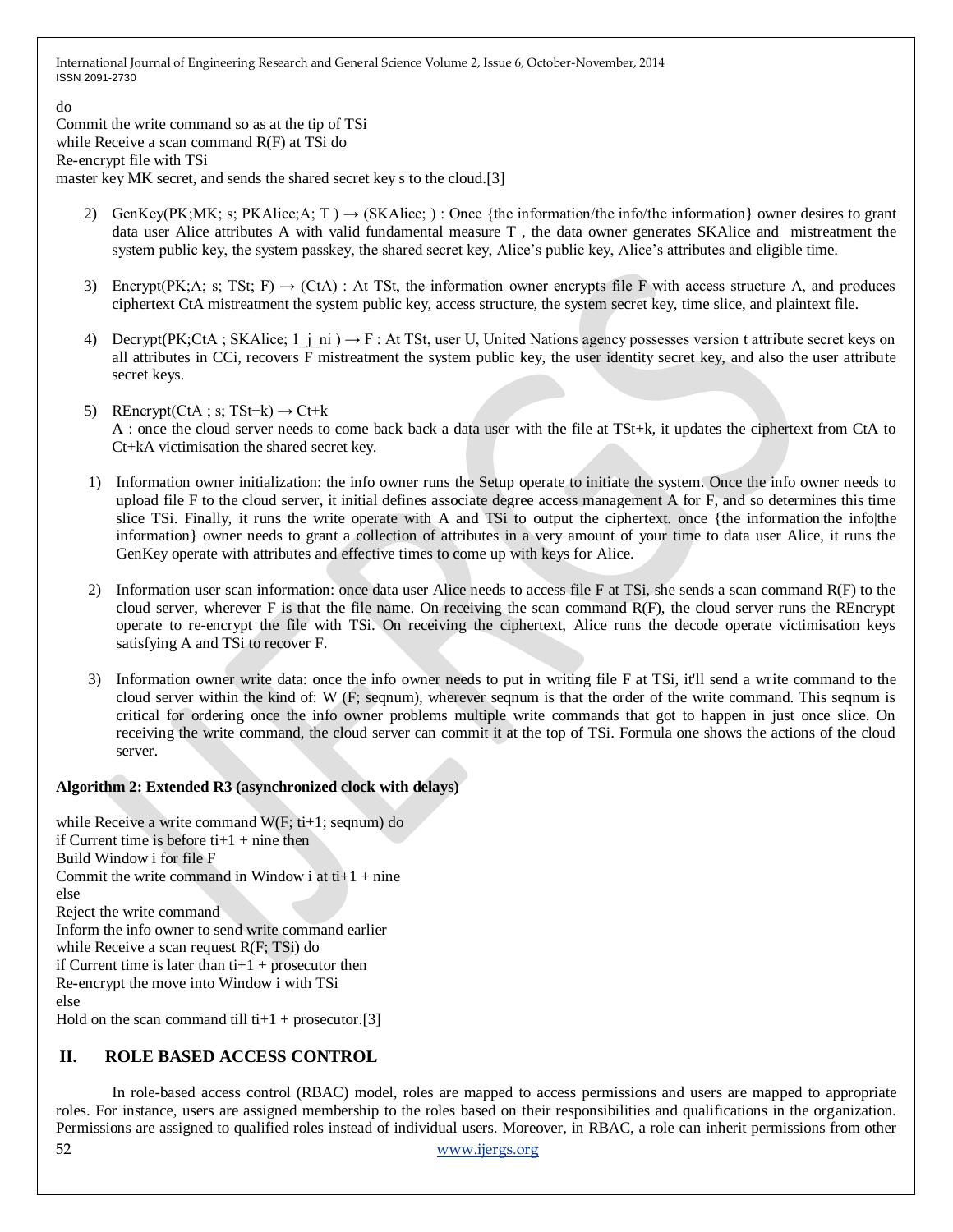roles; hence there is a hierarchical structure of roles. Since being first formalized in 1990's, RBAC has been widely used in many systems to provide users with flexible access control management, as it allows access control to be managed at a level that corresponds closely to the organization's policy and structure.

In traditional access control systems, enforcement is carried out by trusted parties which are usually the service providers. In a public cloud, as data can be stored in distributed data centres, there may not be a single central authority which controls all the data centres. Furthermore the administrators of the cloud provider themselves would be able to access the data if it is stored in plain format. To protect the privacy of the data, data owners employ cryptographic techniques to encrypt the data in such a way that only users who are allowed to access the data as specified by the access policies will be able to do so. We refer to this approach as a policy based encrypted data access. The authorized users who satisfy the access policies will be able to decrypt the data using their private key, and no one else will be able to reveal the data content. Therefore, the problem of managing access to data stored in the cloud is transformed into the problem of management of keys which in turn is determined by the access policies.

The main review contributions of this paper are

(i) A new role-based encryption (RBE) scheme with efficient user revocation that combines RBAC policies with encryption to secure large scale data storage in a public cloud,

(ii) A secure RBAC based hybrid cloud storage architecture which allows an organization to store data securely in a public cloud, while maintaining the sensitive information related to the organization's structure in a private cloud,

(iii) A practical implementation of the proposed RBE scheme and description of its architecture and

(iv) Analysis of results demonstrating efficient performance characteristics such as efficient encryption and decryption operations on the client side as well as superior characteristics of the proposed RBE scheme such as constant size cipher text and decryption key as well as efficient user revocation. Given these characteristics, the proposed RBE system has the potential to be a suitable candidate for developing practical commercial cloud data storage systems.



Figure 2: RBE Architecture

In the RBE scheme has the following four types of entities. SA is a system administrator that has the authority to generate the keys for users and roles, and to define the role hierarchy. RM is a role manager2 who manages the user membership of a role. Owners are the parties who want to store their data securely in the cloud. Users are the parties who want to access and decrypt the stored data in the cloud. Cloud is the place where data is stored and it provides interfaces so all the other entities can interact with it.

We can define the following algorithms for RBE scheme:

**Setup** ( $\lambda$ ) takes as input the security parameter  $\lambda$  and outputs a master secret key mk and a system public key pk. mk is kept secret by the SA while pk is made public to all users of the system. **Extract (**mk**,** ID**)** is executed by the SA to generate the key associated with the identity ID. If ID is the identity of a user, the generated key is returned to the user as the decryption key. If ID is the identity of a role, the generated key is returned to the RM as the secret key of the role, and an empty user list *RUL* which will list all the users who are the members of that role is also returned to the RM.

**ManageRole (**mk**,** ID*R***,** *PRR***)** is executed by the SA to manage a role with the identity ID*R* in the role hierarchy. *PRR* is the set of roles which will be the ancestor roles of the role. This operation publishes a set of public parameters pub*R* to cloud.